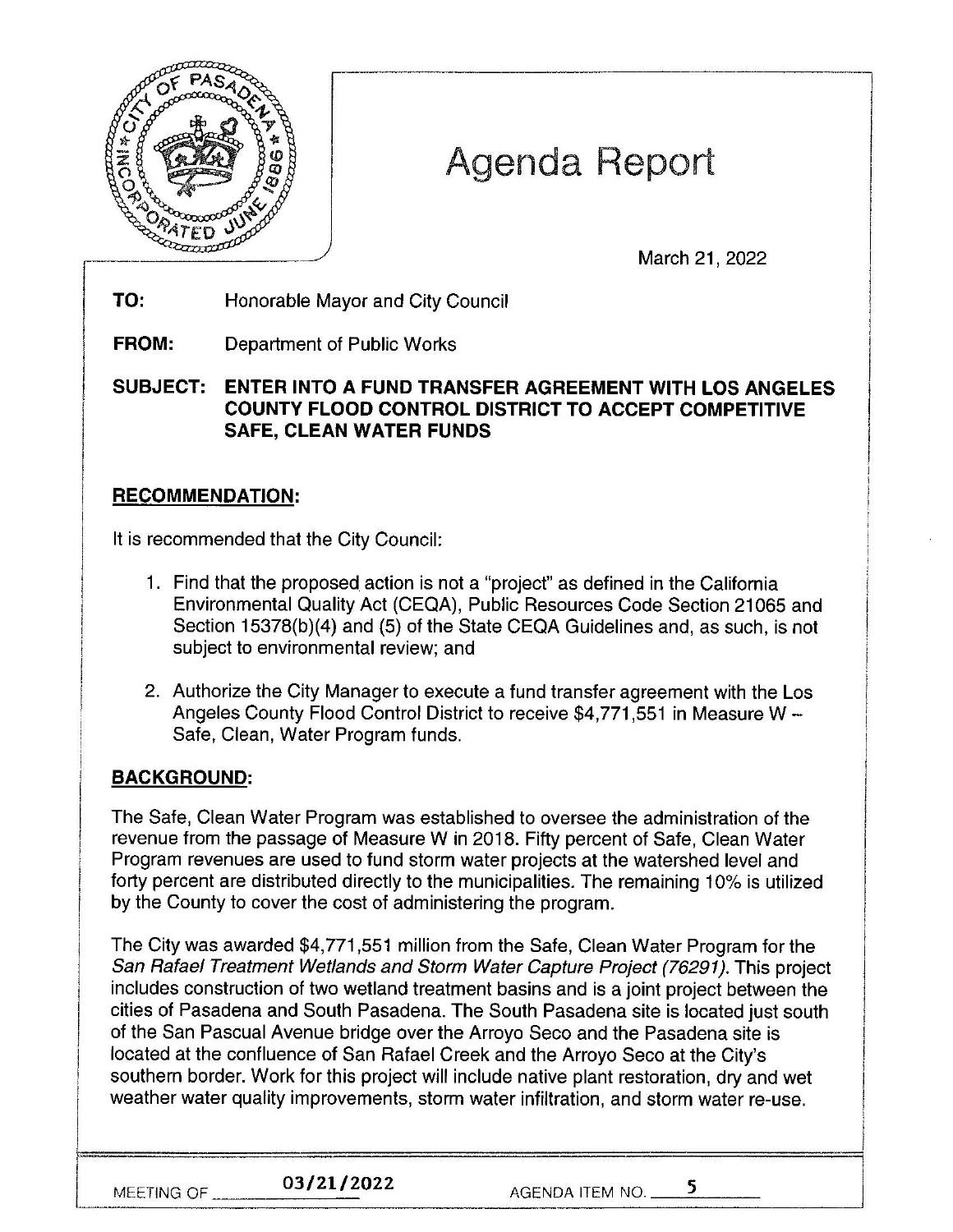Enter into a fund transfer agreement with the Los Angeles County Flood Control District March 21, 2022 Page 2 of 3

### **COUNCIL POLICY CONSIDERATION:**

The project is consistent with the City Council's goal to maintain fiscal responsibility and stability and improve, maintain and enhance public facilities and infrastructure. It also supports the Public Facilities Element of the General Plan by maintaining public facilities to enhance the quality of life of the community.

### **ENVIRONMENTAL IMPACT:**

The action proposed herein is an authorization to accept funding and not the construction of a project. Accordingly, the authorization to apply for grants is exempt from CEQA pursuant to State CEQA Guidelines Section 15061 (b)(3). The appropriate level of CEQA analysis for the construction of the proposed project will be a part of the scope of work for the proposed project and determined at the appropriate time.